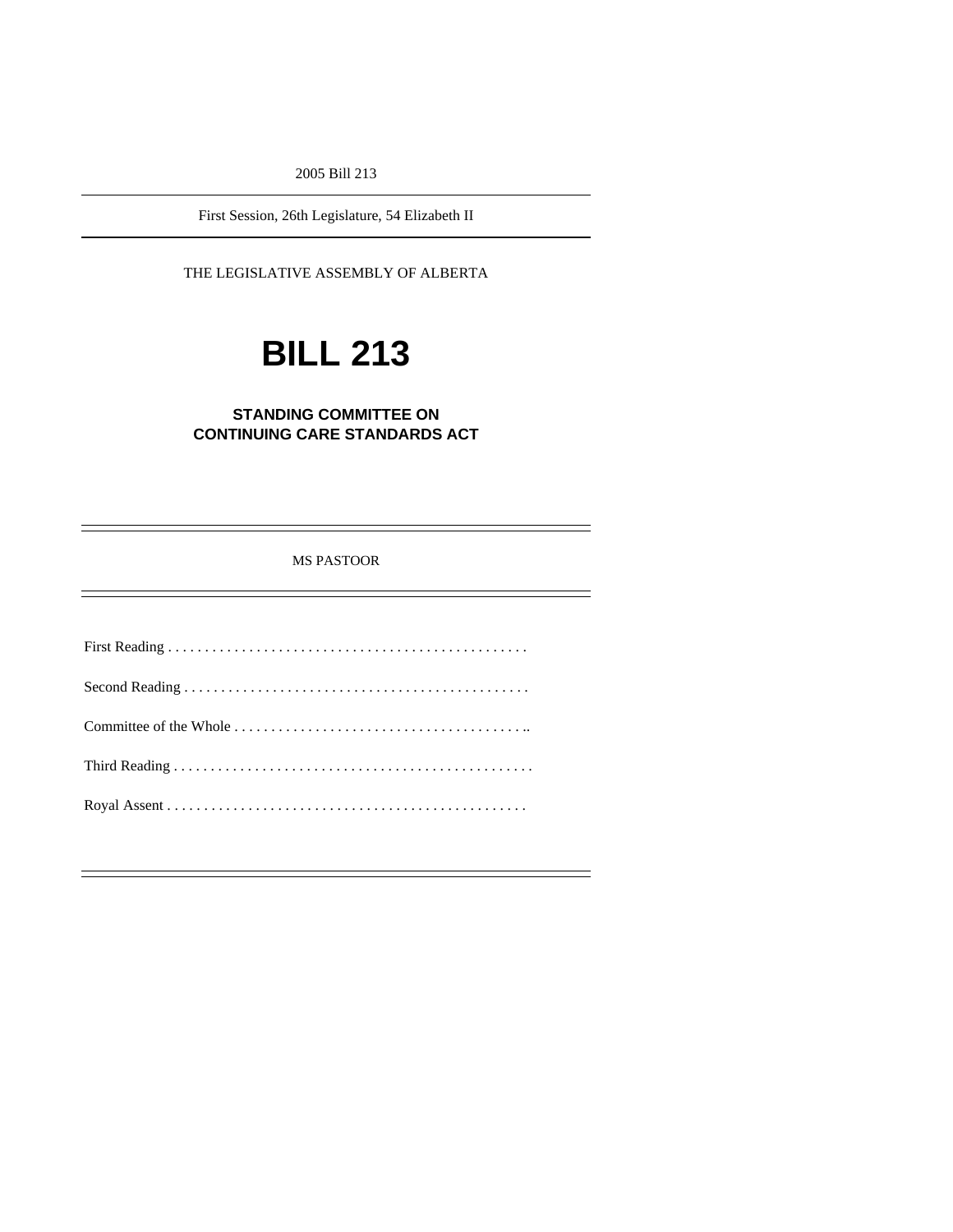*Bill 213 Ms Pastoor* 

# **BILL 213**

2005

# **STANDING COMMITTEE ON CONTINUING CARE STANDARDS ACT**

*(Assented to , 2005)* 

WHEREAS the Auditor General's May 2005 report on seniors care and programs concluded that almost one-third of long-term care facilities under review did not meet basic care standards;

WHEREAS persons in long-term care facilities and supportive living settings deserve to be treated with dignity and receive continuing care that meets or exceeds current health service standards;

WHEREAS there is a need for Members of the Legislative Assembly to have an ongoing role in assessing and monitoring continuing care standards in Alberta;

THEREFORE HER MAJESTY, by and with the advice and consent of the Legislative Assembly of Alberta, enacts as follows:

### **Definitions**

- **1** In this Act,
	- (a) "Committee" means the Standing Committee on Continuing Care Standards established under section 2;
	- (b) "long-term care facility" means a facility that provides medical or general care and includes
		- (i) auxiliary hospitals, and
		- (ii) nursing homes as defined in the *Nursing Homes Act*;

**1**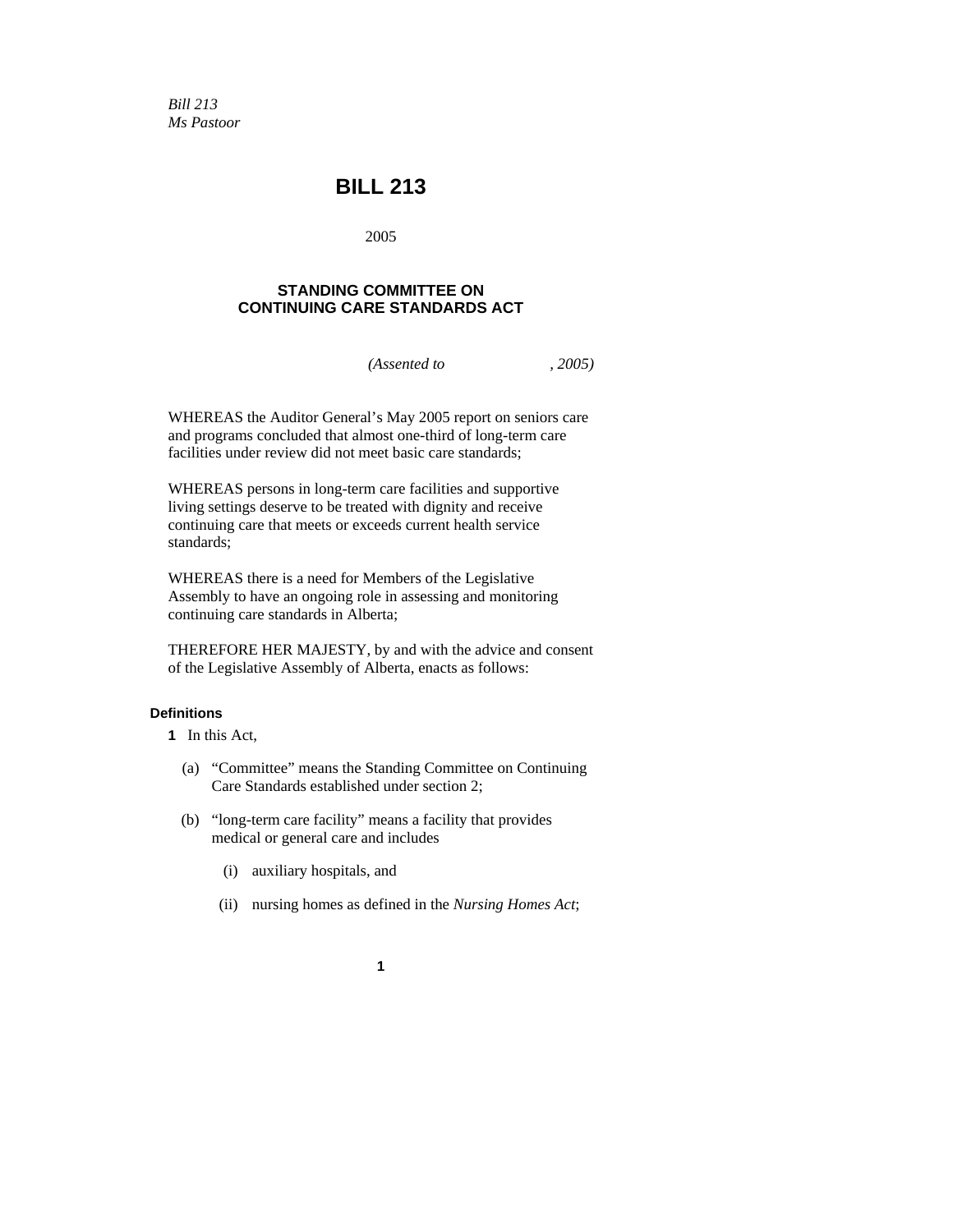(c) "supportive living setting" includes lodge accommodation as defined in the *Alberta Housing Act* and any other residential facility that provides medical or general care for residents.

#### **Standing Committee**

**2(1)** In the first session of the Legislative Assembly following the coming into force of this Act, the Government must introduce a resolution in the Assembly which, if passed, would establish a standing committee of the Assembly called the "Standing Committee on Continuing Care Standards" consisting of 7 Members of the Assembly.

**(2)** The membership of the Committee must include a minimum of 2 Members of the Legislative Assembly who are not members of the governing party, but if there is

- (a) an insufficient number of non-government members to fill the 2 positions on the Committee, or
- (b) an insufficient number of non-government members who are willing to fill the 2 positions on the Committee,

the resulting vacant positions on the Committee may be filled by Members of the Assembly who are members of the governing party.

#### **Function**

**3(1)** The function of the Committee is to review the ongoing state of continuing care in long-term care facilities and supportive living settings and report to the Assembly on the level of compliance with current standards.

**(2)** In its annual report, the Committee may make recommendations to the Assembly in any of the following areas:

- (a) minimum staff to resident ratios;
- (b) minimum staff training requirements;
- (c) legislated standards for resident care that address accommodation, medication, diet and nutrition, safety and security;
- (d) a bill of rights for residents;
- (e) procedures for complaints;
- (f) monitoring and enforcement mechanisms.
	- **2**